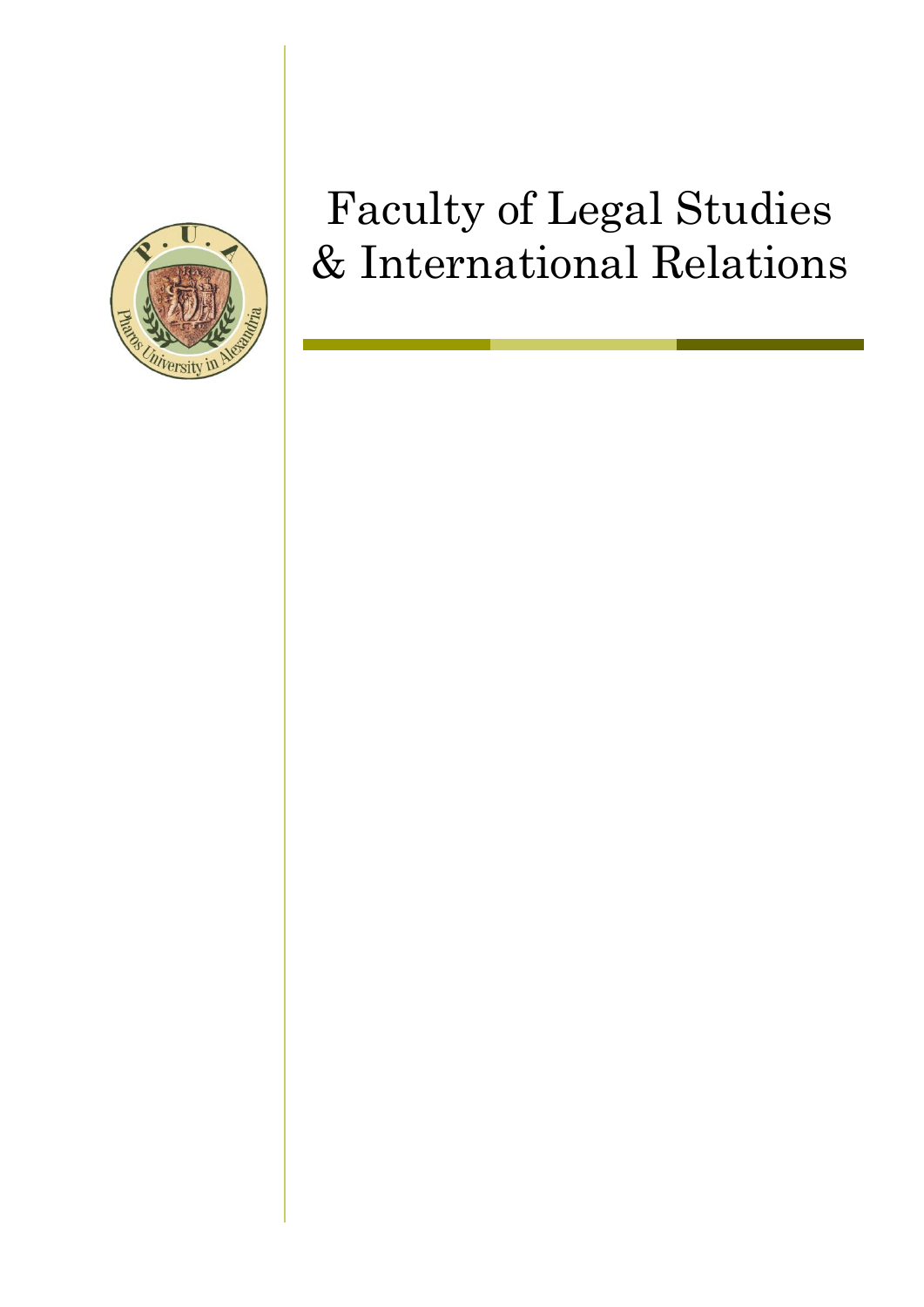

# **Justice in Child Custody and Family Relations**

# **Participated Students:**

- 1. Moamen Mohamed Abd El-Samad Gouda
- 2. Mohamed Alaa Abd El-Razek
- 3. Ragab Haridy Mohamed
- 4. Moataz Sami Anwar
- 5. Samar Ramadan Hamada Hamam
- 6. Ahmed Mahmoud Lotfy El-Shandawily

#### **Under supervision of:**

Dr. Mohamed Ahmed Shehata

# **Project Summary:**

#### **The Problem of Incubation in Sharia and Society**

Divorce happens a lot between any couple anywhere in the world and the divorce rate is rising all over the world and we are no exception to the world that is drowning in the spiral of problems that result from marital disputes and divorce. There is no real percentage of the spread of divorce in the Kingdom, although there are different studies and figures sometimes issued by different quarters about the divorce rate in the cities of the Kingdom, but these statistics are not supported by confirming that these results of the divorce rate in the cities of the Kingdom is true, Rates of divorce.

There are approximately 240 divorce rulings issued daily by the Personal Status Court, which is quite a number. There are approximately 88,000 divorce cases each year, according to the latest official census issued by the Central Agency for Public Mobilization and Statistics in Egypt. According to the latest census, the largest proportion of divorce cases occur among newly married couples, where the divorce rate in the first year to 43%, while the ratio to 21.5% during the second year of marriage. According to another study published by the Information and Decision Support Center of the Egyptian Council of Ministers, Egypt ranked first in the world in divorce rates. The study also confirmed that the divorce rates increased during the last 50 years from 7% to 40% To 240 divorces. The study pointed out that the total number of divorces in Egypt 2.5 million divorced and half of these cases in the first year of marriage, and most of these cases of the age of thirty, noting that most divorces occur at the beginning of marriage, called this divorce as "early divorce."

Whatever the cause of the divorce, the children are the first victims. We can see that the most important problems that occur after divorce are the custody of the children, whether they are young or old in adolescence and beyond. According to the World Health Organization (WHO), childhood is until the age of 18.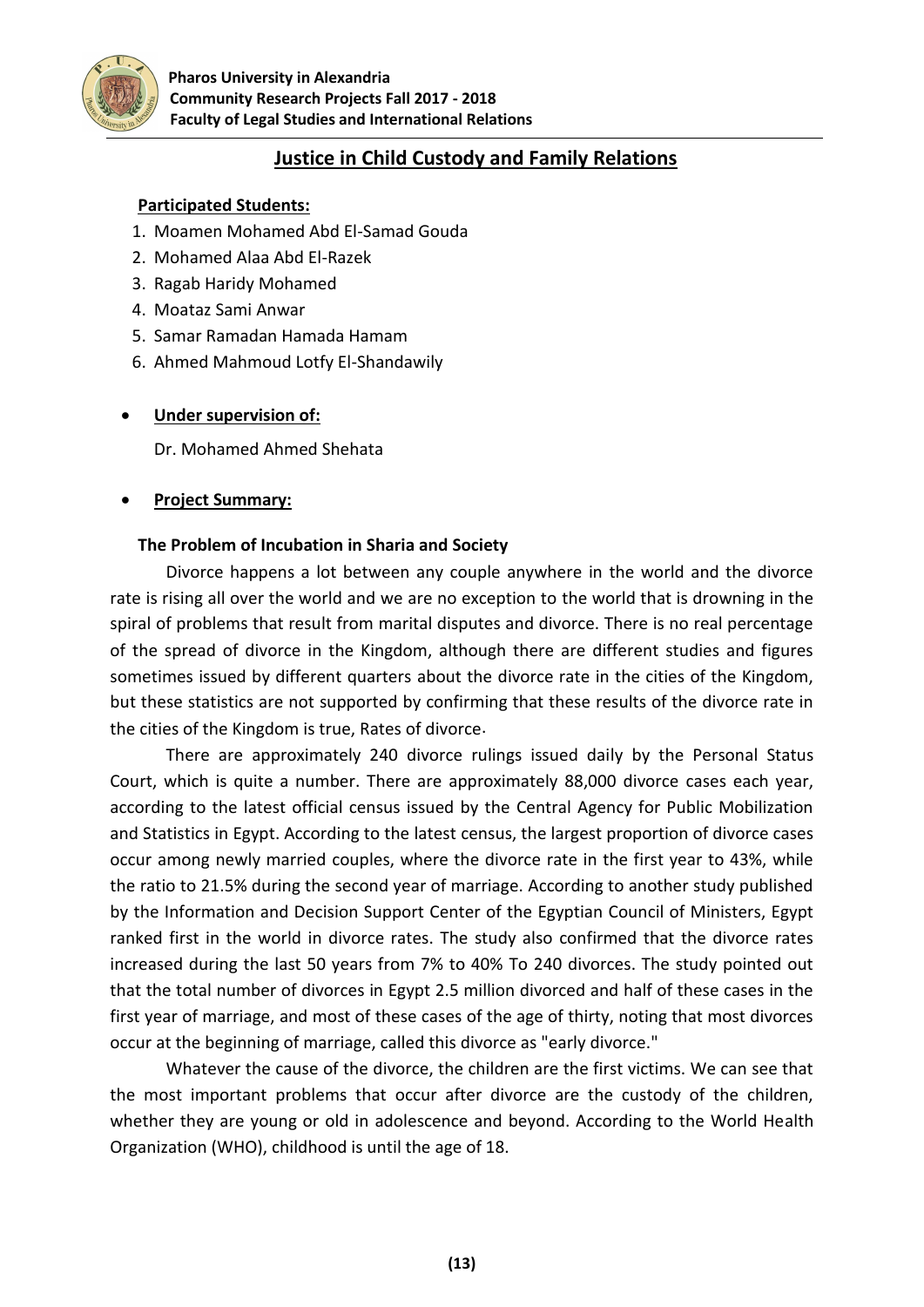

#### **Pharos University in Alexandria Community Research Projects Fall 2017 - 2018 Faculty of Legal Studies and International Relations**

And then often things go well, the intellectuals and intellectuals and the owners of scientific and social places, and may have some problems, but is resolved within the understanding between the husband and wife, and things go well and may not affect children.

We find that if the parents think after their separation and the occurrence of divorce in the interest of their children and the future of these children and their lives in the future after years of separation and the end of life between parents, but mature people matter the future of children, and try to deal with their own problems in the interest of children. Unfortunately, not all divorced people are in this state of mind, maturity, and taking into account the psychology of children after divorce.

Serious things often happen to the lives of children after divorce. There is the problem of custody, which wants both father and mother to be the son or daughter under his tutelage, hence the problems that may create an atmosphere of hatred and hatred between the spouses, these problems may bring psychological damage to the children may affect their future and future life as well as their souls and may be affected by Poor child relationships in their lives.

# **Legal and legal description of the absolute and absolute status of custody:**

It is not surprising that there have been cases of conflict over the custody of children under the Prophet peace be upon him, which is an opportunity for us to learn, and take the legitimacy of them, and from these cases what conveyed to us Abdullah bin Amr, may Allah be pleased with them: "A woman said: God said that my son was my stomach and a pot of his breast and a rock and stone him Eve and his father divorced me and wanted to take it from me and said to her Messenger of Allah peace be upon him: you are entitled to it unless you give up.

It is clear to us that Islam gave women the right to custody of their young children, as long as they remained intact and did not marry. If she married, her custody fell to the child, and this is also in the interest of women because some husbands do not prefer the wife's children to stay. And the differences between them and the new husband, however, the jurists expanded in the case of the mother of the married incubator, continuing to custody of her children as long as her husband's religion and integrity and ethics after the permission of the father of the children in it, if the child reached the age of discrimination, the best between the father and mother, The mother's children he lived in and sponsored For years and thousands and thousands, according to Abu Hurayrah may Allah be pleased with him: "The Prophet peace be upon him is better between his father and his mother." Narrated by al-Tirmidhi.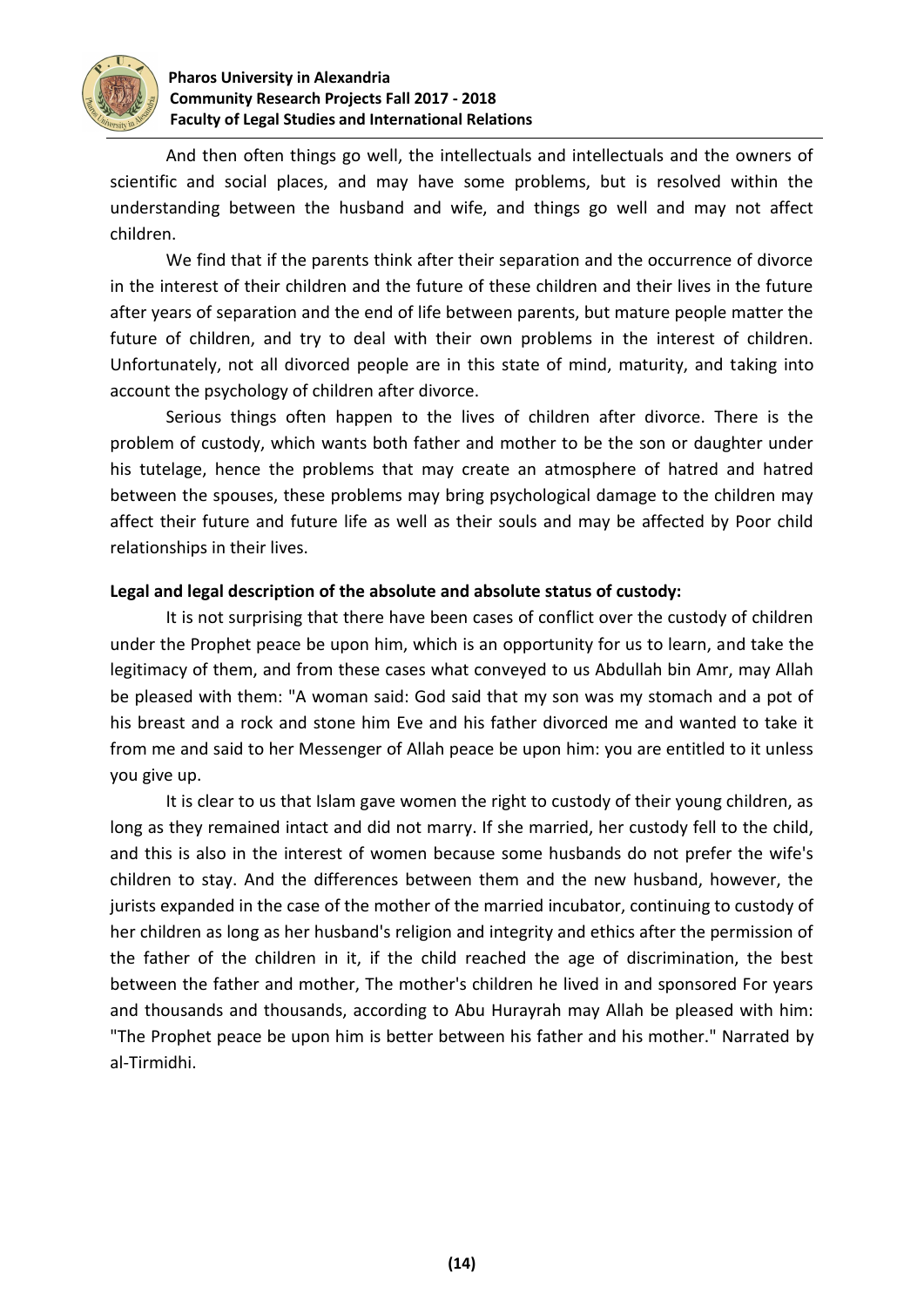

This approach was followed by the Sahaabah (may Allaah be pleased with them). When Umar ibn al-Khattab, his wife, Um Assem, died in the succession of Abu Bakr al-Siddiq, the Sahaabah spent her right to custody of the children and explained to the attendants the reasons for this ruling. She is entitled to her child unless she gets married. " Then he addressed his words to Omar.

Abu Bakr said: "I heard the Messenger of Allaah (peace and blessings of Allaah be upon him) say:" Do not lend him the mother of her son. "And the meaning of his saying:" Do not tell him "is not separated from him. Intense intensity.

It is also found that Omar ibn al-Khattab spends his time, as the Messenger of Allah, peace and blessings be upon him, and his companion Abu Bakr al-Siddiq. It was narrated that 'Abd-al-Rahmaan ibn Ghunam said: "He broke up with Omar in a boy and Omar said: He is with his mother until he pronounces his tongue.

He said: "I do not know the difference between the forefathers of the scholars and the successor that the divorced woman if she did not marry her son is better than his father, as long as a young child does not distinguish Something if it is in the merit and adequacy, and did not prove them a rascal. "

If the Shari'a has established rules and conditions in the custodial mother, if one of the conditions has been lost or fallen, the right to custody has fallen accordingly. This situation is temporary rather than perpetual, according to the jurisprudential rule: "If the inhibitor fails, the forbidden is returned."

Ibn Qudaamah said in the al-Mughni that this rule is correct, saying: "Every person who deserves the custody of a child is forbidden from stealing, disbelief, marketing, insanity, or smallness. If the impediment is violated, such as relieving the slave and the safest of the kaafir, , Because the reason is existing but abstained to prevent if the impediment is returned to the right reason former lieutenant wife if divorced.

# **Mother's right to custody of her children after divorce:**

In addition to the Maalikis, the Hanafis, Shaafa'is and Hanbalis went and introduced the cases of the incubator, as stated in the footnote of al-Dasouki, on the great explanation of al-Dirdir as next one: The mother is entitled to the custody of her son, if she is not divorced and is not accustomed to the father of her child, and this is not the fare to feed him and save him, and therefore, the parents to his father: the cost of breastfeeding and the cost of custody and maintenance.

If she is divorced or is accustomed to his father from a retroactive divorce, she is not entitled to a salary for the highest childcare or to breastfeeding because she has to have a religion, because marriage is considered as a basis for several divorces. , But if it expires, it has the cost of custody agreement without controversy as do other incubators. If the custodian is forced to custody, if there is no other, the reward of the nursery is due with reparation, because coercion does not contradict the reward of the person who paid it.